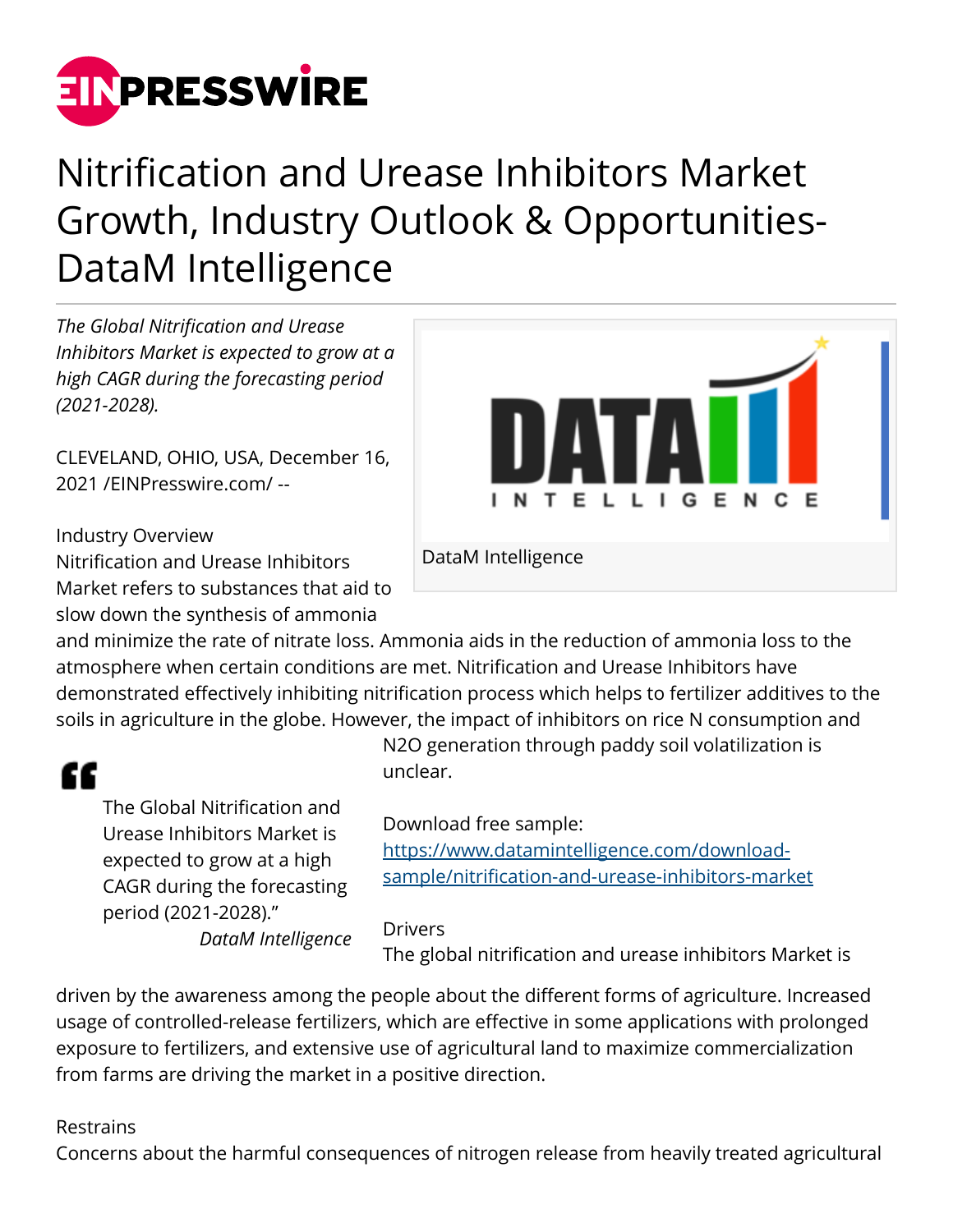systems are boosting the global nitrification and urease markets.

Increase adoption of nitrogen stabilizers would drive the growth of nitrous gas inhibition during this forecast period. It has great potential to reduce nitrous oxide emissions. The unproven effectiveness of Nitrification inhibitors could hamper market growth.

#### **Opportunities**

The demand for fertilizers is increasing significantly and the rising demand for new fertilizers is estimated to create various new opportunities for the global nitrification and urease inhibitors market.

#### Challenges

Nitrification and Urease Inhibitors Market manufacturers face any challenges due to the high cost of raw material Moreover some straight environmental regulations and health hazards related to Nitrification and Urease Inhibitors delay market growth.

View full report: [https://www.datamintelligence.com/research-report/nitrification-and-urease](https://www.datamintelligence.com/research-report/nitrification-and-urease-inhibitors-market)[inhibitors-market](https://www.datamintelligence.com/research-report/nitrification-and-urease-inhibitors-market)

### Recent Market Developments

On January 14, 2019 Nitrogen Inhibitors for Further Efficient Fertilizer Use The multiple elements that influence fertilizer nitrogen (N) after it is applied to make nitrogen fertilizer management difficult. The possibility of fertilizer N being lost to the environment and hence inaccessible to the crop — either by ammonia volatilization, denitrification, or leaching – is of main concern. Ammonium (NH4+), nitrate (NO3), and urea are the three most common chemical types of nitrogen fertilizer.

15 October 2018 One of the most widely used fertilizers on the planet is urea. The global manufacturing capacity of urea reached 210 million metric tonners in 2018. Because the world's population is continually expanding, so is the demand for food, and consequently the usage of urea. The usage of urea-based fertilizers causes ammonia volatilization, which has detrimental repercussions.

## Trending Topics [US & Canada Nitrification and Urease Inhibitors Market](https://www.datamintelligence.com/research-report/us-and-canada-nitrification-and-urease-inhibitors-market), [Nitrification Inhibitors Market,](https://www.datamintelligence.com/research-report/nitrification-inhibitors-market) [Nutritional Premixes Market](https://www.datamintelligence.com/research-report/nutritional-premixes-market)

Sai Kiran DataM Intelligence 4Market Research LLP +1 877-441-4866 info@datamintelligence.com Visit us on social media: **[Twitter](https://twitter.com/DataM_Research?ref_src=twsrc%5Egoogle%7Ctwcamp%5Eserp%7Ctwgr%5Eauthor)** [LinkedIn](https://www.linkedin.com/company/datam-intelligence-consultant-and-market-research-reports-provider/mycompany/)